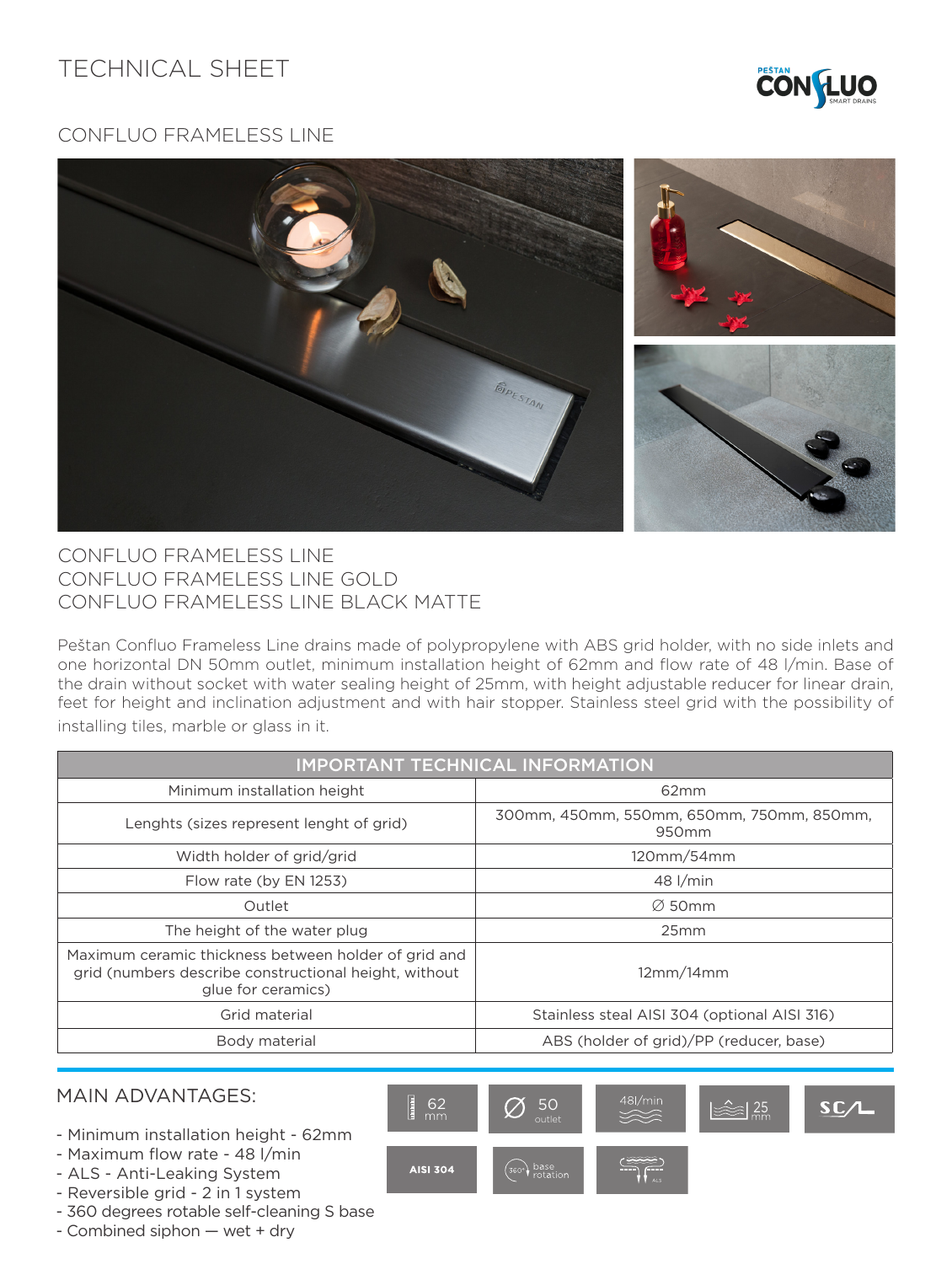

NOTE: Drain length 300 comes without legs. Drain lengths 450, 550 and 650 come in package with two sets of legs for adjusting of height. Drain lengths 750, 850 and 950 come in package with four sets of legs for adjusting of height.

| Frameless         | 300 | 450 | 550 | 650 | 750 | 850 | 950 |
|-------------------|-----|-----|-----|-----|-----|-----|-----|
| L1 mm             | 288 | 438 | 538 | 638 | 738 | 838 | 938 |
| L <sub>2</sub> mm | 300 | 450 | 550 | 650 | 750 | 850 | 950 |
| L3 mm             | 346 | 496 | 596 | 696 | 796 | 896 | 996 |

 $\overline{\phantom{a}}$ 1 4